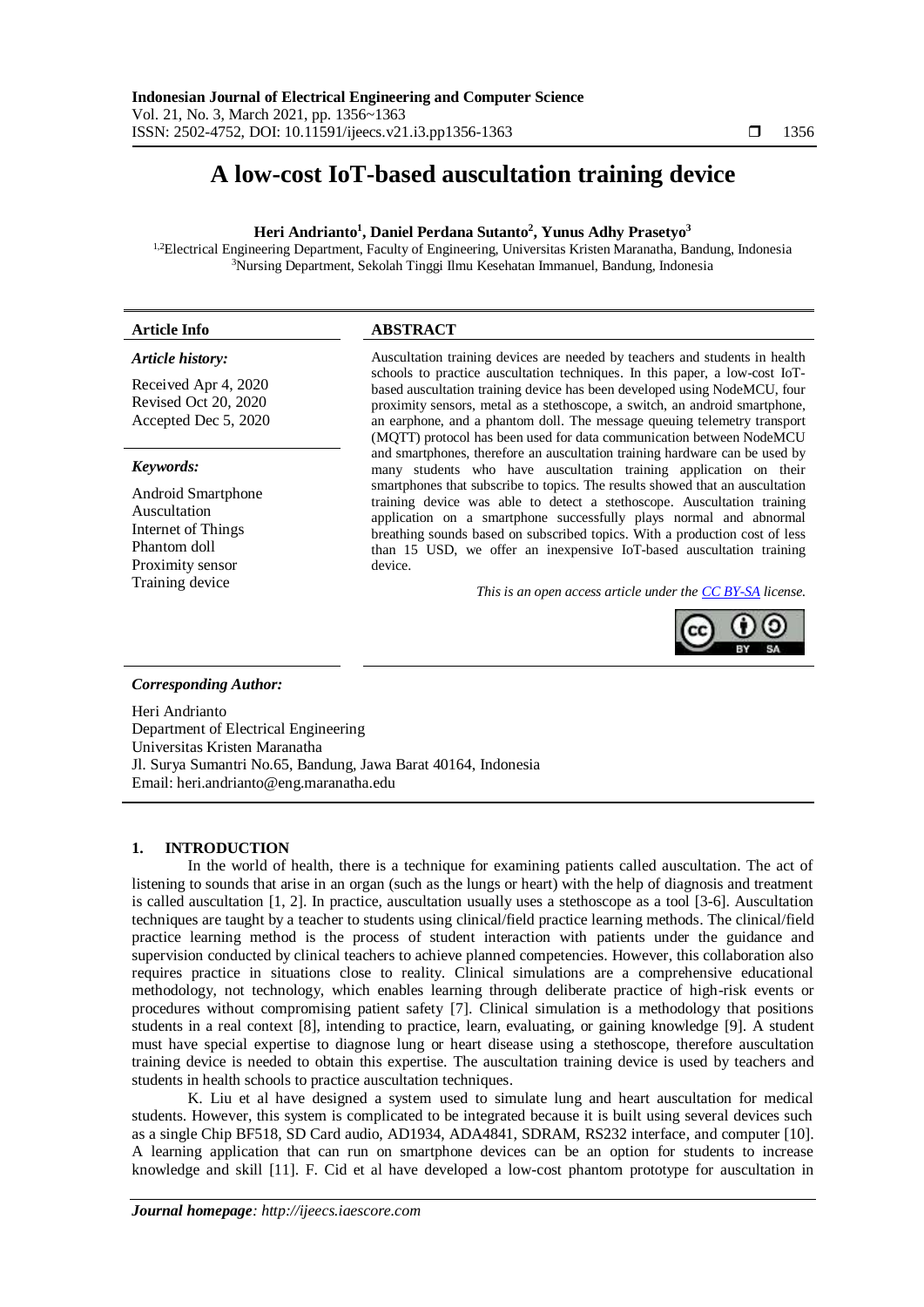simulation-based training for medical processes. The auscultation process training system uses a phantom and a stethoscope that is adapted to produce body sounds. High-quality bluetooth sound sensors and systems make it possible to simulate a collection of lung and heart diseases. The sensor on the phantom is connected to a smartphone via a wireless network and uses a cellular application to configure system settings [12]. However, research conducted by F. Cid et al still uses pressure sensors and has not used internet of things (IoT) technology, which at this time IoT technology has been widely implemented in various sectors, such as in the health sector [13-16], agriculture [17], etc. In this paper, auscultation training devices based on IoT have been developed using NodeMCU, four proximity sensors, metal as a stethoscope, a switch, an android smartphone, an earphone, and a phantom doll. We also use the MQTT protocol for data communication between NodeMCU and smartphones. MQTT is one of data communication protocols in IoT technology [18- 22]. MQTT is a publish-subscribe delivery protocol that is suitable for lightweight applications [23]. This protocol uses a client-server architecture where the client (device) is connected to the server (MQTT broker), which in turn forwards the message to other clients who subscribe [24, 25]. MQTT is perfect for limited environments where devices have limited processing and memory resources and low network bandwidth [26, 27].

# **2. RESEARCH METHOD**

The research method in this study consists of designing an auscultation training system architecture, developing an auscultation training device, testing an auscultation training device, and evaluating the performance of an auscultation training device. The first stage is designing an auscultation training system architecture. Figure 1 shows the IoT-based auscultation training system architecture. IoT-based auscultation training device uses NodeMCU as a controller. NodeMCU is connected to the MQTT broker via a wi-fi connection to communicate with smartphones. We also used a phantom doll where several proximity sensors were placed inside the phantom doll. Each proximity sensor will be connected to NodeMCU. Normal and abnormal breathing sound recording files are stored on the smartphone. The switch is used to select normal or abnormal breathing sounds. If the proximity sensor detects a stethoscope drum, NodeMCU will publish topics to the MQTT broker. Auscultation training application on the smartphone will subscribe to these topics, data obtained from the topic will be used to play normal or abnormal breathing sounds, therefore that breathing sounds can be heard through the earphone.



Figure 1. IoT-based auscultation training system architecture

# **2.1. Hardware design**

IoT-based auscultation training device consists of NodeMCU, four proximity sensors, and a switch with the cost required for this hardware which is less than 15 USD. The proximity sensor input voltage is 12 Volt, while the NodeMCU input voltage is 3.3 Volt, therefore the proximity sensor output cannot be connected directly to the nodeMCU pin because it has different voltage levels so a signal conditioning circuit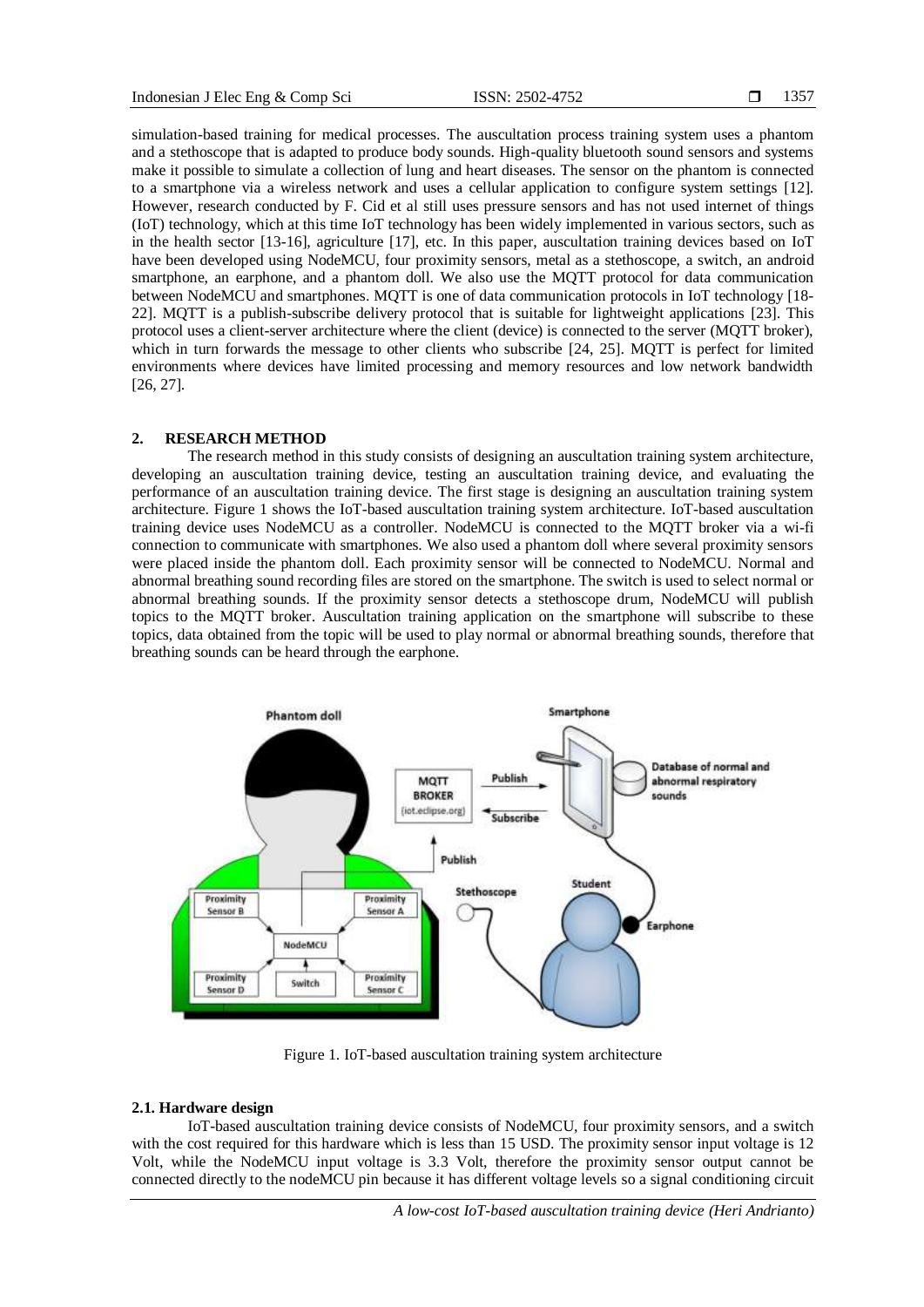is needed in the form of a voltage divider circuit. Each voltage divider circuit connected to the proximity sensor is connected to the NodeMCU digital pin. The GND pin of NodeMCU and proximity sensor are connected to GND. One of the switch pins is connected to 3.3 Volt, the other pin is connected to pin D0 (GPIO16). Pin D0 (GPIO16) is also connected to one of the 10 kΩ resistor pins, the other pin of the 10 kΩ resistors is connected to GND. Pin 3V3 NodeMCU is connected to 3.3 Volt. Figure 2 shows the proximity sensor on the phantom doll. Figure 3 shows the hardware circuit design of the IoT-based auscultation training system.



Figure 2. Proximity sensor on phantom doll



Figure 3. The hardware circuit design of IoT-based auscultation training device

#### **2.2. Software design**

Figure 4 shows the flowchart of the main program on NodeMCU. Proximity sensor functions to detect stethoscope drums. The function of the switch is to distinguish between normal and abnormal breathing sounds. Each proximity sensor has been configured for one normal breathing sound and one abnormal breathing sound. NodeMCU will read the pin that is connected to the proximity sensor and a switch. After that, NodeMCU will publish topics to the MQTT broker via a wi-fi connection.

Smartphone users must first choose the wi-fi connection before receiving data that has been published by NodeMCU, therefore that the data can be received well by the smartphone. The program on the smartphone checks whether there is data coming into the smartphone. If there is data coming into the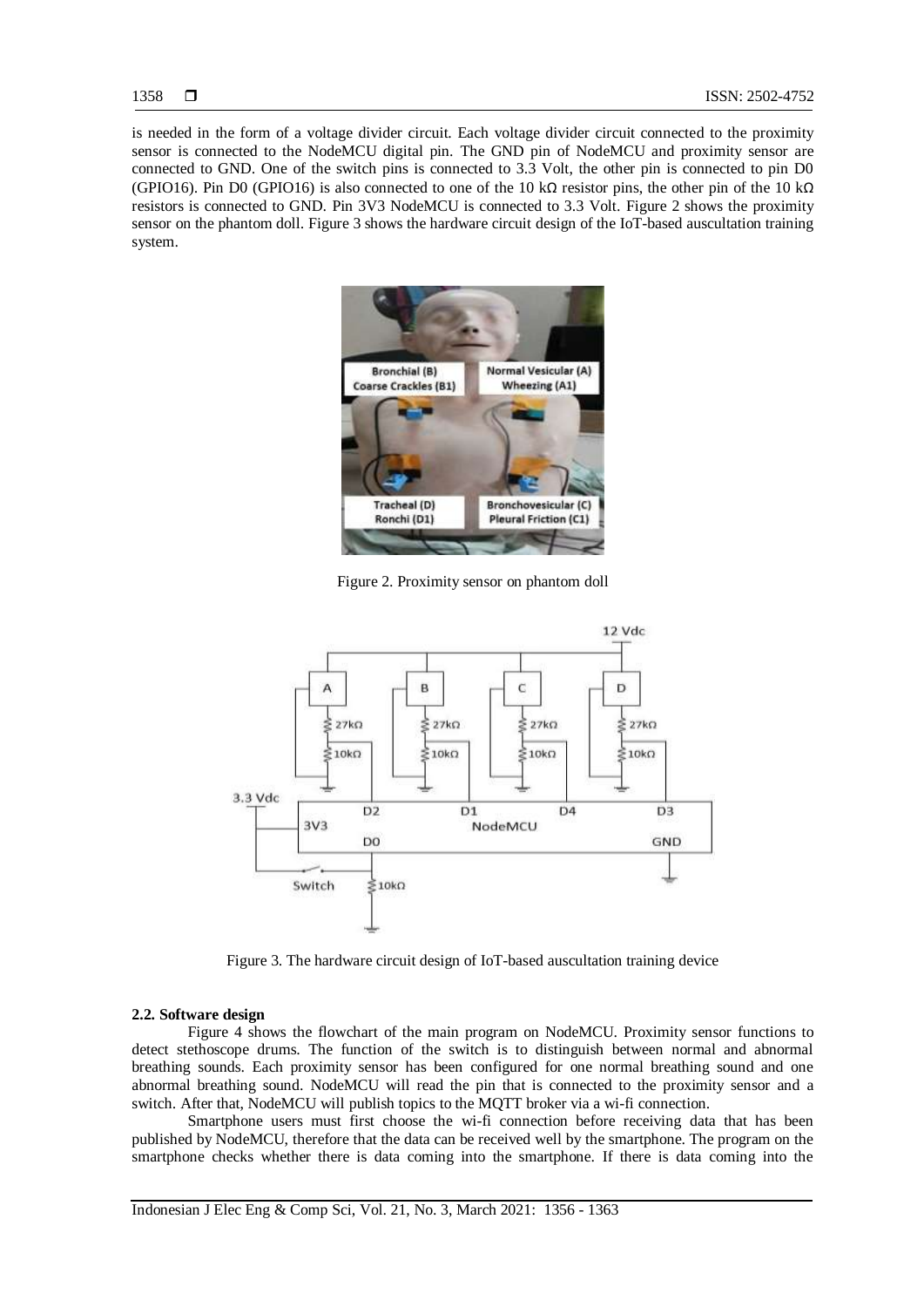smartphone, the data will be processed to play a sound. A database of recorded breathing sounds is stored on the smartphone. Breathing sounds will be heard in accordance with the data coming into the smartphone. For example, if the Switch is Off and the data received by the smartphone "0" with the topic "v / breath1" then the sound of normal breathing (Normal Vesicular) will be heard on the smartphone. If the Switch is On and the data received by smartphone "0" with the topic "v / breath4" then the abnormal breathing sound (Ronchi) will be heard on the smartphone. Figure 5 shows the flowchart of the main program on smartphones.



Figure 4. Main flowchart program on NodeMCU

Auscultation training application on the smartphone for normal and abnormal breathing sounds of humans is specifically used for learning auscultation techniques based on android smartphones. This smartphone application consists of three buttons (publish, connect, and disconnect) where the first button is the publish button which functions to display the words "Hello World" on the serial monitor and smartphone. The connect button functions to connect the smartphone with NodeMCU via a wi-fi connection, and the disconnect button functions to disconnect the wi-fi connection between the smartphone and NodeMCU. Two text views (Normal Breathing Sounds and Abnormal Breathing Sounds), and one textview that is specifically for displaying the writing of the selected radiobutton, for example the selected Ronchi radiobutton then the textview will display the words "Ronchi !!!!". Eight radiobutton consisting of a menu selection of normal and abnormal breathing (Tracheal Sound, Bronchial Sound, Bronchovesicular Sound, Normal Vesicular Sound, Wheezing Sound, Coarse Crackles Sound, Pleural Friction Rub Sound, and Ronchi Sound). Figure 6 shows the auscultation training application on smartphone.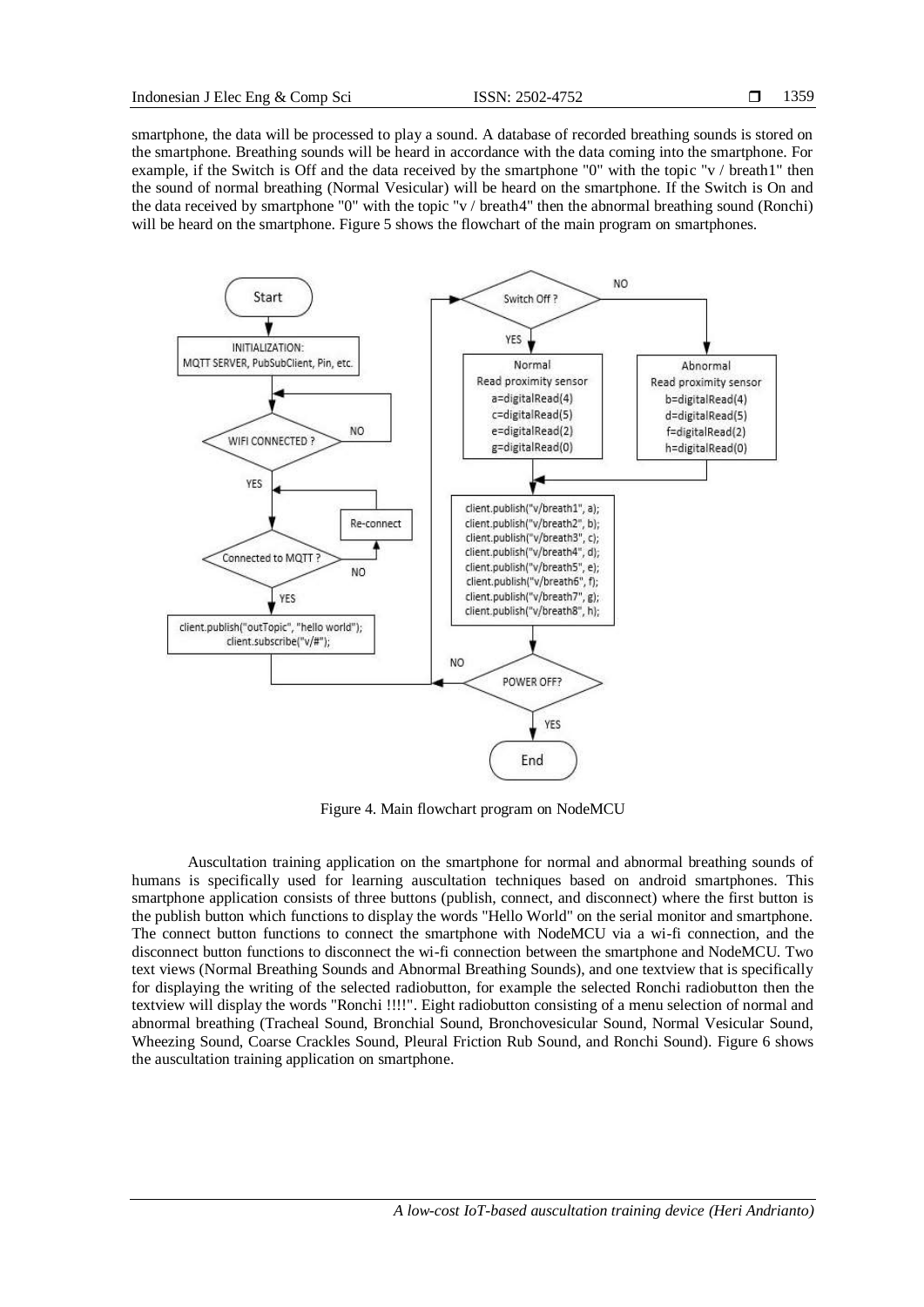

Figure 5. Flowchart of the main program on a smartphone



Figure 6. Auscultation training application on the smartphone

# **3. RESULTS AND ANALYSIS**

Testing the connection to the wi-fi network and publish the message of stethoscope drum detection was observed on the serial monitor. Figure 7 shows that NodeMCU has successfully connected to a wi-fi network and successfully published a message. The serial monitor shows that when the proximity sensor does not detect a stethoscope drum, NodeMCU sends data "1" and if the proximity sensor detects a stethoscope drum, NodeMCU sends the data "0".

| Connecting to D'Angelo              | Publish message A : 0 |  |  |
|-------------------------------------|-----------------------|--|--|
|                                     | Publish message A1: 1 |  |  |
| 1.11                                | Publish message B : 1 |  |  |
| WiFi connected                      | Publish message 81: 1 |  |  |
| IP address:                         | Publish message C : 1 |  |  |
|                                     | Publish message Cl: 1 |  |  |
| 192.168.43.94                       | Publish message D : 1 |  |  |
| Attempting M2TT connectionconnected | Publish message D1: 1 |  |  |

Figure 7. Testing the connection to the wifi network and stethoscope drum detection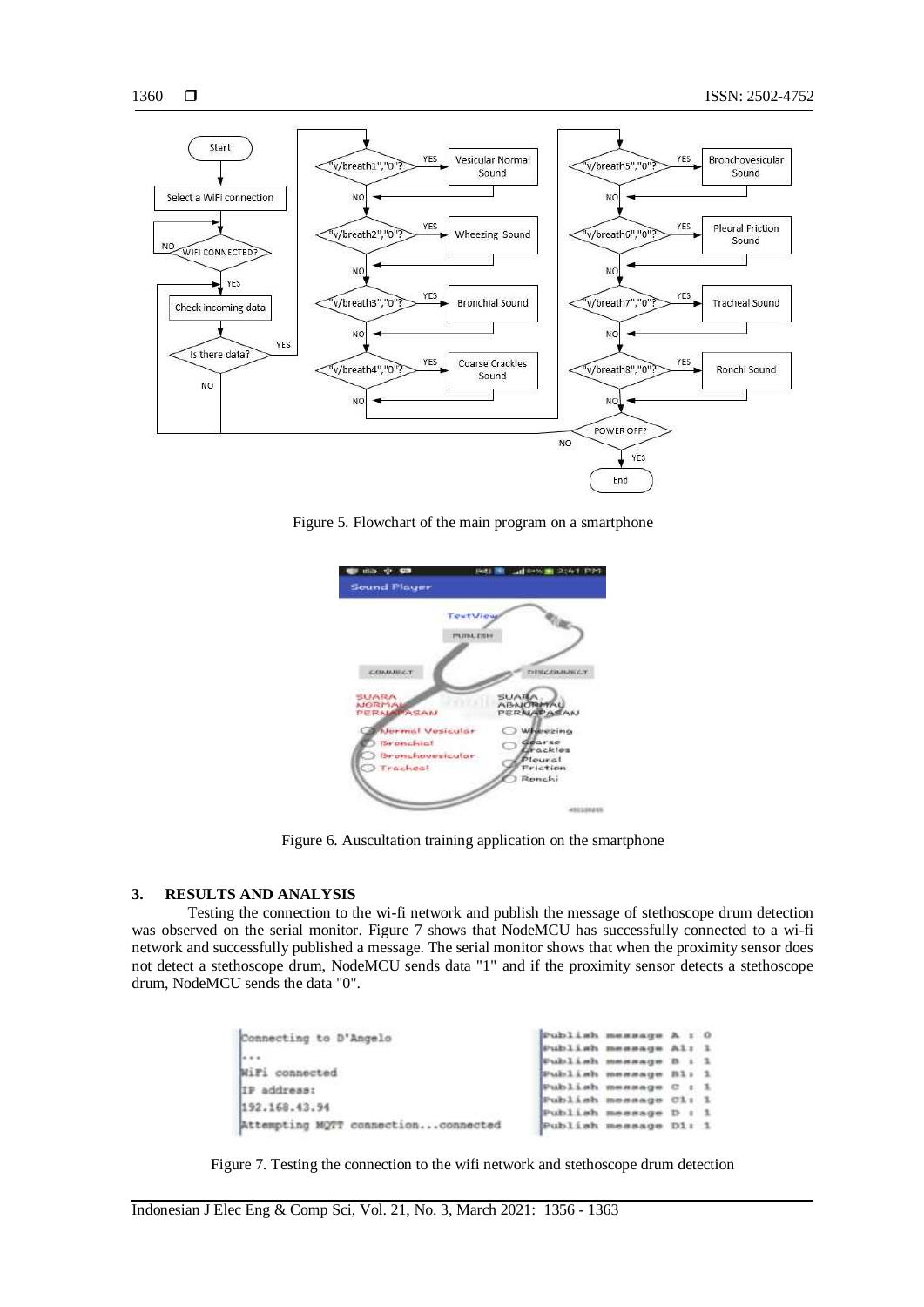Communication testing between NodeMCU and smartphone has been carried out using the MyMQTT application on the smartphone. The MyMQTT application is subscribed to topics published by NodeMCU. Subscribed topics are "v / #" which means that all topics related to "v / #" can be seen through MyMQTT. Table 1 shows the test results, that each proximity sensor successfully detected a drum stethoscope for the OFF/ON switch position, NodeMCU successfully published topics, and the smartphone application (MyMQTT) successfully subscribed to topics published by NodeMCU.

| Switch         | Proximity sensor | Published by NodeMCU (v/breath1 to v/breath8) |     |          |          |     |              | Subscribed by |     |               |
|----------------|------------------|-----------------------------------------------|-----|----------|----------|-----|--------------|---------------|-----|---------------|
| position       | that detects a   |                                               |     |          | 4        |     | <sub>6</sub> |               | 8   | <b>MyMQTT</b> |
|                | stethoscope drum | (a)                                           | (b) | (c)      | (d)      | (e) | (f)          | (g)           | (h) |               |
| <b>OFF</b>     | A                | $\theta$                                      |     |          |          |     |              |               |     | success       |
| 0 <sub>N</sub> | A                |                                               | 0   |          |          |     |              |               |     | success       |
| OFF            | в                |                                               |     | $\theta$ |          |     |              |               |     | success       |
| 0N             | в                |                                               |     |          | $\Omega$ |     |              |               |     | success       |
| OFF            |                  |                                               |     |          |          | 0   |              |               |     | success       |
| 0N             |                  |                                               |     |          |          |     | $\Omega$     |               |     | success       |
| <b>OFF</b>     | D                |                                               |     |          |          |     |              | $\theta$      |     | success       |
| OΝ             |                  |                                               |     |          |          |     |              |               |     | success       |

Table 1. Testing of communication between NodeMCU and smartphone

The Functional testing of auscultation training application on a smartphone is conducted when the switch is OFF, then the stethoscope is brought closer to the proximity sensor which is in position A, B, C, D, after that, it is observed which radio button is checked on the smartphone application and listen to the breathing sound that appears on the earphone. In the same way, further testing is performed when the switch is ON. Table 2 shows the test results of the auscultation training application on the smartphone. The auscultation training application on the smartphone successfully displays the checked radio button and plays a breathing sound according to the position of the switch and the stethoscope drum.



Table 2. The Functional testing of auscultation training application on smartphone

*A low-cost IoT-based auscultation training device (Heri Andrianto)*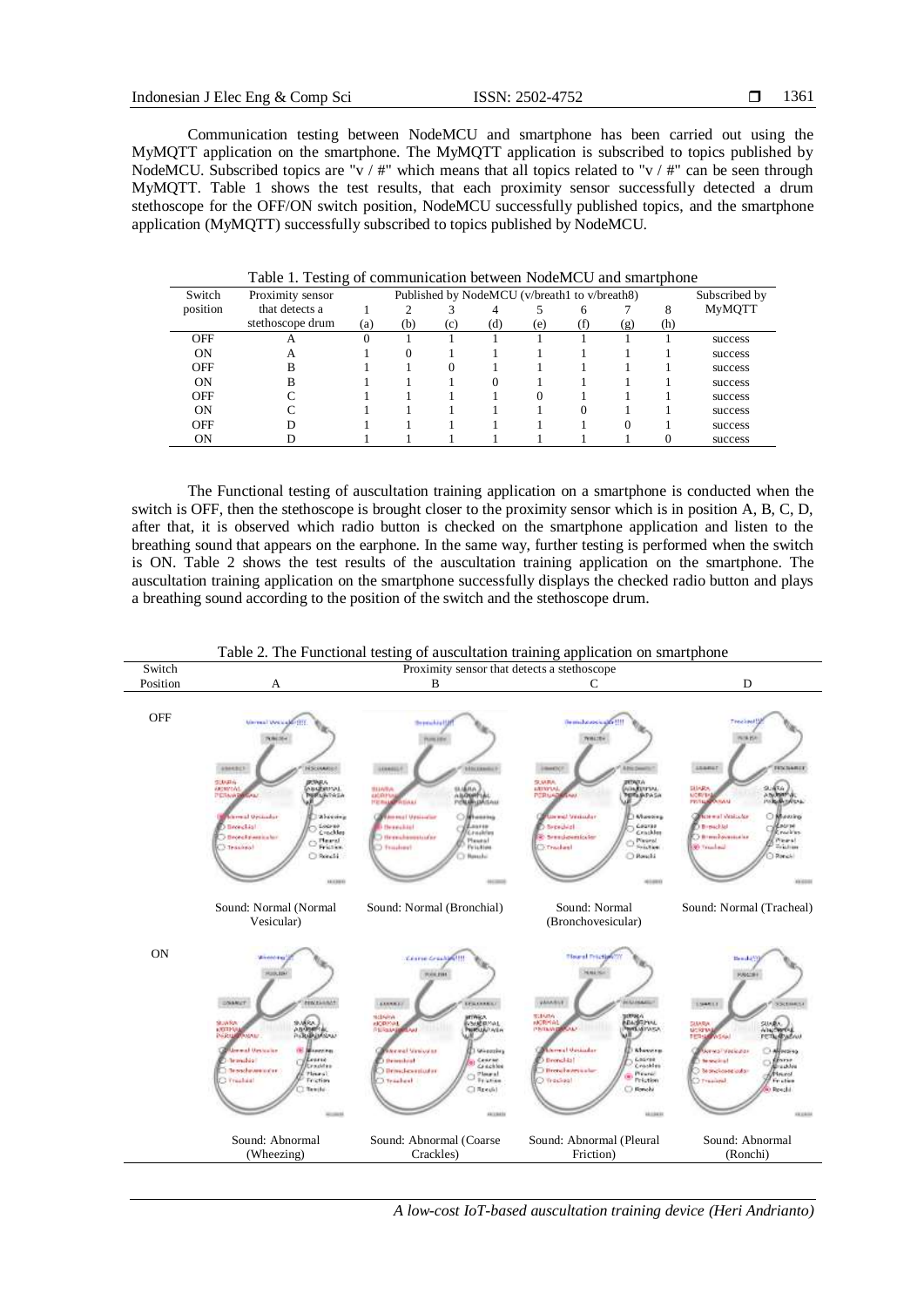# **4. CONCLUSION**

We have successfully developed a low-cost IoT-based auscultation training devices using NodeMCU, four proximity sensors, metal as a stethoscope, a switch, a phantom doll, an earphone, and an android smartphone. Each proximity sensor works well and successfully detects a stethoscope drum. NodeMCU successfully connected to the wi-fi network and successfully published topics. The Auscultation training application on smartphones successfully subscribes to topics published by NodeMCU and successfully plays normal and abnormal breathing sounds based on subscribed topics. In our future work, we will test the use of this device for the practice of auscultation techniques by students and teachers in health schools.

## **ACKNOWLEDGEMENTS**

The authors would like to thank for the support and contributions of Universitas Kristen Maranatha and those who assisted in this research both directly and indirectly.

#### **REFERENCES**

- [1] J. H. L. Serato and R. Reyes, "Automated lung auscultation identification for mobile health systems using machine learning," in *Proceedings of 4th IEEE International Conference on Applied System Innovation 2018, ICASI 2018*, 2018, pp. 287–290.
- [2] H. Wang, J. Chen, Y. Hu, Z. Jiang, and C. Samjin, "Heart Sound Measurement and Analysis System with Digital Stethoscope," in *2009 2nd International Conference on Biomedical Engineering and Informatics*, 2009, pp. 1–5.
- [3] L. A. Geddes, "Birth of the stethoscope," *IEEE Engineering in Medicine and Biology Magazine*, vol. 24, no. 1, pp. 84–86, 2005.
- [4] D. Emmanouilidou, E. D. McCollum, D. E. Park, and M. Elhilali, "Computerized Lung Sound Screening for Pediatric Auscultation in Noisy Field Environments," *IEEE Transactions on Biomedical Engineering*, vol. 65, no. 7, pp. 1564–1574, 2017.
- [5] M. E. H. Chowdhury *et al.*, "Real-time smart-digital stethoscope system for heart diseases monitoring," *Sensors*, vol. 19, no. 12, p. 2781, 2019.
- [6] K. Landge, B. R. Kidambi, A. Singhal, and A. Basha, "Electronic Stethoscopes: Brief Review of Clinical Utility, Evidence, and Future Implications," *Journal of the Practice of Cardiovascular Sciences*, vol. 4, no. 2, pp. 65–68, 2018.
- [7] A. Cheng, T. R. Lang, S. R. Starr, M. Pusic, and D. A. Cook, "Technology-enhanced simulation and pediatric education: A meta-analysis," *Pediatrics*, vol. 133, no. 5, pp. e 1313 – e 1323, 2014.
- [8] S. George C, C. Cuadrado N, I. Solar A, J. Peralta C, H. Sanhueza G, and J. Bascuñán A, "Experiencia: aceptabilidad del uso de simulaci´on cl´ınica en educaci´on m´edica: la experiencia del curso S´ıntesis de Conocimientos en Medicina," *Revista Hospital Clinico Universitario Chile*, vol. 25, no. 1, pp. 54–60, 2013.
- [9] G. D. Horra, "La simulaci´on cl´ınica como herramienta de evaluaci ´on de competencias en la formaci´on de enfermer´ıa," *Revista Reduca (Enfermer´ıa, Fisioterapia y Podolog´ıa)*, vol. 2, no. 1, pp. 549–580, 2010.
- [10] K. Liu, G. Sun, Y. Zhang, H. Ma, X. Kong, and Y. Wu, "Design of heart and lung auscultation training system based on BF518," in *2013 IEEE Global High Tech Congress on Electronics, GHTCE 2013*, 2013, pp. 219–222.
- [11] S. Y. Lee, P. W. Huang, J. R. Chiou, C. Tsou, Y. Y. Liao, and J. Y. Chen, "Electrocardiogram and Phonocardiogram Monitoring System for Cardiac Auscultation," *IEEE transactions on biomedical circuits and systems*, vol. 13, no. 6, pp. 1471–1482, 2019.
- [12] F. Cid, F. Vargas, J. Melillanca, G. Schleyer, P. Gallardo, and G. Sanhueza, "An inexpensive and novel phantom prototype for auscultation in simulation-based training for medical processes," in *IEEE ICA-ACCA 2018 - IEEE International Conference on Automation/23rd Congress of the Chilean Association of Automatic Control: Towards an Industry 4.0 - Proceedings*, 2019, pp. 1–6.
- [13] H. Ren, H. Jin, C. Chen, H. Ghayvat, and W. Chen, "A Novel Cardiac Auscultation Monitoring System Based on Wireless Sensing for Healthcare," *IEEE Journal of Translational Engineering in Health and Medicine*, vol. 6, pp. 1–12, 2018.
- [14] N. A. A. Bakar, W. M. W. Ramli, and N. H. Hassan, "The internet of things in healthcare: An overview, challenges and model plan for security risks management process," *Indonesian Journal of Electrical Engineering and Computer Science*, vol. 15, no. 1, pp. 414–420, 2019.
- [15] A. Muneer, S. M. Fati, and S. Fuddah, "Smart health monitoring system using IoT based smart fitness mirror," *Telkomnika (Telecommunication Computing Electronics and Control)*, vol. 18, no. 1, pp. 317–331, 2020.
- [16] P. K. Binu, K. Thomas, and N. P. Varghese, "Highly secure and efficient architectural model for iot based health care systems," in *2017 International Conference on Advances in Computing, Communications and Informatics (ICACCI)*, 2017, pp. 487–493.
- [17] H. Andrianto, Suhardi, and A. Faizal, "Performance evaluation of low-cost iot based chlorophyll meter," *Bulletin of Electrical Engineering and Informatics*, vol. 9, no. 3, pp. 956–963, 2020.
- [18] D. Yi, F. Binwen, K. Xiaoming, and M. Qianqian, "Design and implementation of mobile health monitoring system based on MQTT protocol," in *Proceedings of 2016 IEEE Advanced Information Management, Communicates,*